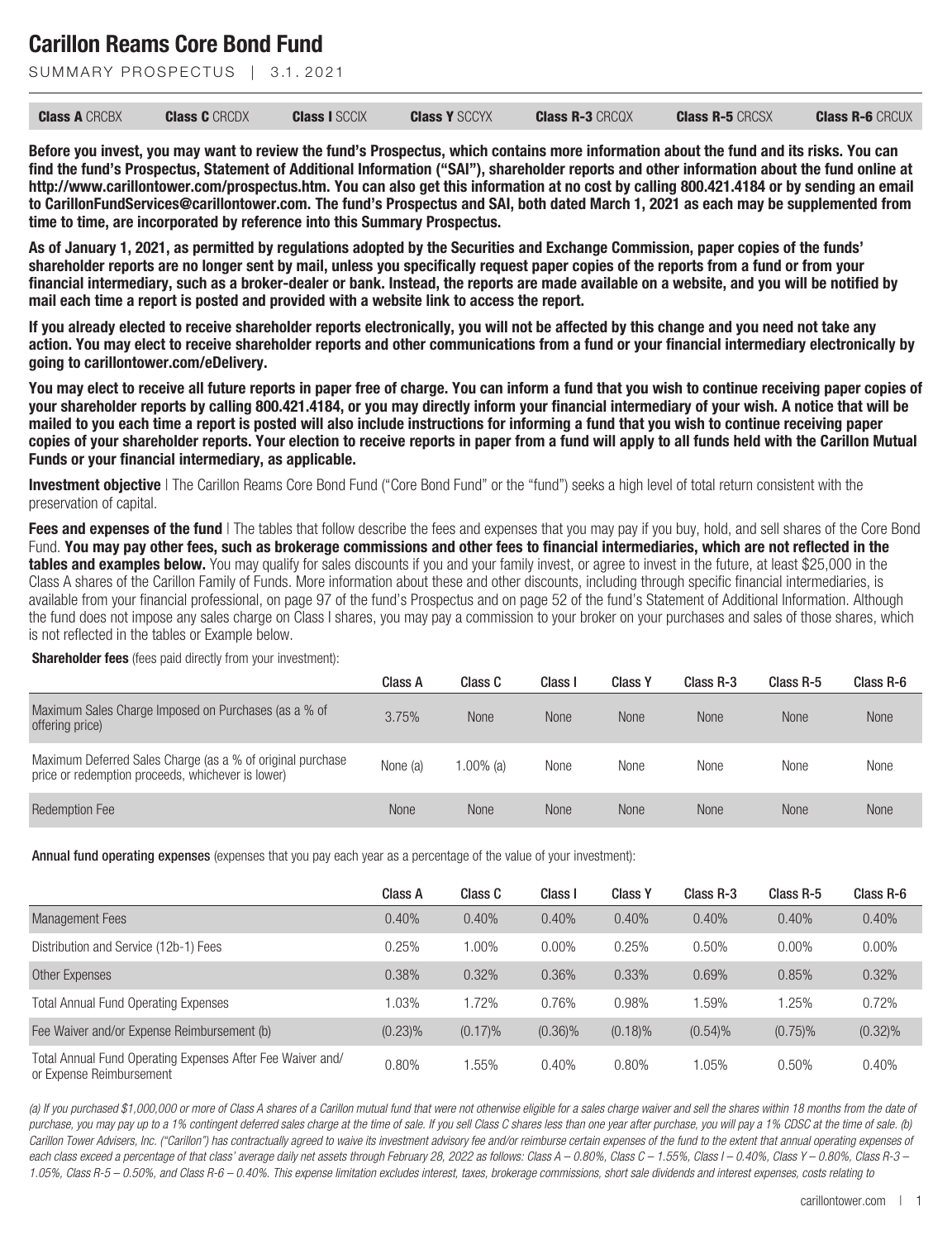SUMMARY PROSPECTUS | 3.1.2021

*investments in other investment companies (acquired fund fees and expenses), dividends, and extraordinary expenses. The contractual fee waiver can be changed only with the approval of a majority of the fund's Board of Trustees. Any reimbursement of fund expenses or reduction in Carillon's investment advisory fees is subject to reimbursement by the fund within the following two fiscal years, if overall expenses fall below the lesser of its then-current expense cap or the expense cap in effect at the time of the fee reimbursement.*

**Expense example** | This example is intended to help you compare the cost of investing in the fund with the cost of investing in other mutual funds. The example assumes that you invest \$10,000 in the fund for the time periods indicated and then redeem all of your shares at the end of those periods. The example also assumes that your investment has a 5% return each year and that the fund's operating expenses remain the same, except that the example reflects the fee waiver/expense reimbursement arrangement for each share class through February 28, 2022. Although your actual costs may be higher or lower, based on these assumptions your costs would be:

| <b>Share Class</b> | Year 1 | Year <sub>3</sub> | Year <sub>5</sub> | Year 10 |
|--------------------|--------|-------------------|-------------------|---------|
| Class A            | \$454  | \$669             | \$901             | \$1,567 |
| Class C            | \$258  | \$525             | \$917             | \$2,016 |
| Class I            | \$41   | \$207             | \$387             | \$909   |
| Class Y            | \$82   | \$294             | \$524             | \$1,185 |
| Class R-3          | \$107  | \$449             | \$815             | \$1,844 |
| Class R-5          | \$51   | \$322             | \$614             | \$1,445 |
| Class R-6          | \$41   | \$198             | \$369             | \$864   |

**Portfolio turnover** | The fund pays transaction costs, such as commissions, when it buys and sells securities (or "turns over" its portfolio). A higher portfolio turnover rate may indicate higher transaction costs and may result in higher taxes when fund shares are held in a taxable account. These costs, which are not reflected in annual fund operating expenses or in the example, affect the fund's performance. During the most recent fiscal year, the fund's portfolio turnover rate was 549% of the average value of its portfolio.

**Principal investment strategies** | Under normal circumstances, the fund invests at least 80% of its net assets in bonds of varying maturities, including mortgage- and asset-backed securities. The bonds in which the fund may invest also include other fixed income instruments such as debt securities, to-be-announced securities and other similar instruments issued by various U.S. and non-U.S. public- or private-sector entities.

The fund invests primarily in investment grade securities. Investment grade securities include securities rated in one of the four highest rating categories by a nationally recognized statistical rating organization, such as BBB- or higher by Standard & Poor's Financial Services LLC ("S&P®"). In addition, the fund may purchase or sell securities on a when-issued, delayed delivery or forward commitment basis. All securities will be U.S. dollar denominated although they may be securities of foreign issuers. Mortgage-backed securities are pools of mortgage loans that are assembled as securities for sale to investors by various governmental, government-related and private organizations. Asset-backed securities are securities that are secured or "backed" by pools of various types of assets, such as automobile loans, consumer loans, credit cards and equipment leases, on which cash payments are due at fixed intervals over set periods of time.

The fund may invest in derivative instruments, such as futures contracts (including interest rate, bond, U.S. Treasury and fixed income index futures contracts), currency forwards and credit default swap agreements subject to applicable law and any other restrictions described in the fund's Prospectus or Statement of Additional Information ("SAI"). The fund's investment in credit default swap agreements may include both single-name credit default swap agreements and credit default swap index products, such as CDX index products. The use of these derivative transactions may allow the fund to obtain net long or short exposures to select interest rates, countries, durations or credit risks. These derivatives may be used to enhance fund returns, increase liquidity, manage the duration of the fund's portfolio and/or gain exposure to certain instruments or markets (*i.e.*, the corporate bond market) in a more efficient or less expensive way. The credit default swap agreements that the fund invests in may provide exposure to an index of securities representative of the entire investment grade fixed income market. Derivative instruments that provide exposure to bonds may be used to satisfy the fund's 80% investment policy. The fund's derivatives investments, other than credit default swaps where the fund is a protection seller, are valued at market value. Credit default swaps where the fund is a protection seller are valued at notional value.

The portfolio management team attempts to maximize total return over a long-term horizon through opportunistic investing in a broad array of eligible securities. The investment process combines top-down interest rate management with bottom-up fixed income security selection, focusing on undervalued issues in the fixed income market. The portfolio management team first establishes the portfolio's duration, or interest rate sensitivity. The portfolio management team determines whether the fixed income market is under- or over-priced by comparing current real interest rates (the nominal rates on U.S. Treasury securities less the investment adviser's estimate of inflation) to historical real interest rates. If the current real interest rate is higher than historical norms, the market is considered undervalued and the portfolio management team will manage the portfolio with a duration greater than the benchmark. Duration is a measure used to determine the sensitivity of a security's price to changes in interest rates. The longer a security's duration, the more sensitive it will be to changes in interest rates. If the current real interest rate is less than historical norms, the market is considered overvalued and the portfolio management team will run a defensive portfolio by managing the portfolio with a duration less than the benchmark. The portfolio management team normally structures the fund so that the overall portfolio has a duration of between two and seven years based on market conditions. For purposes of calculating the fund's portfolio duration, the fund includes the effect of the derivative instruments held by the fund.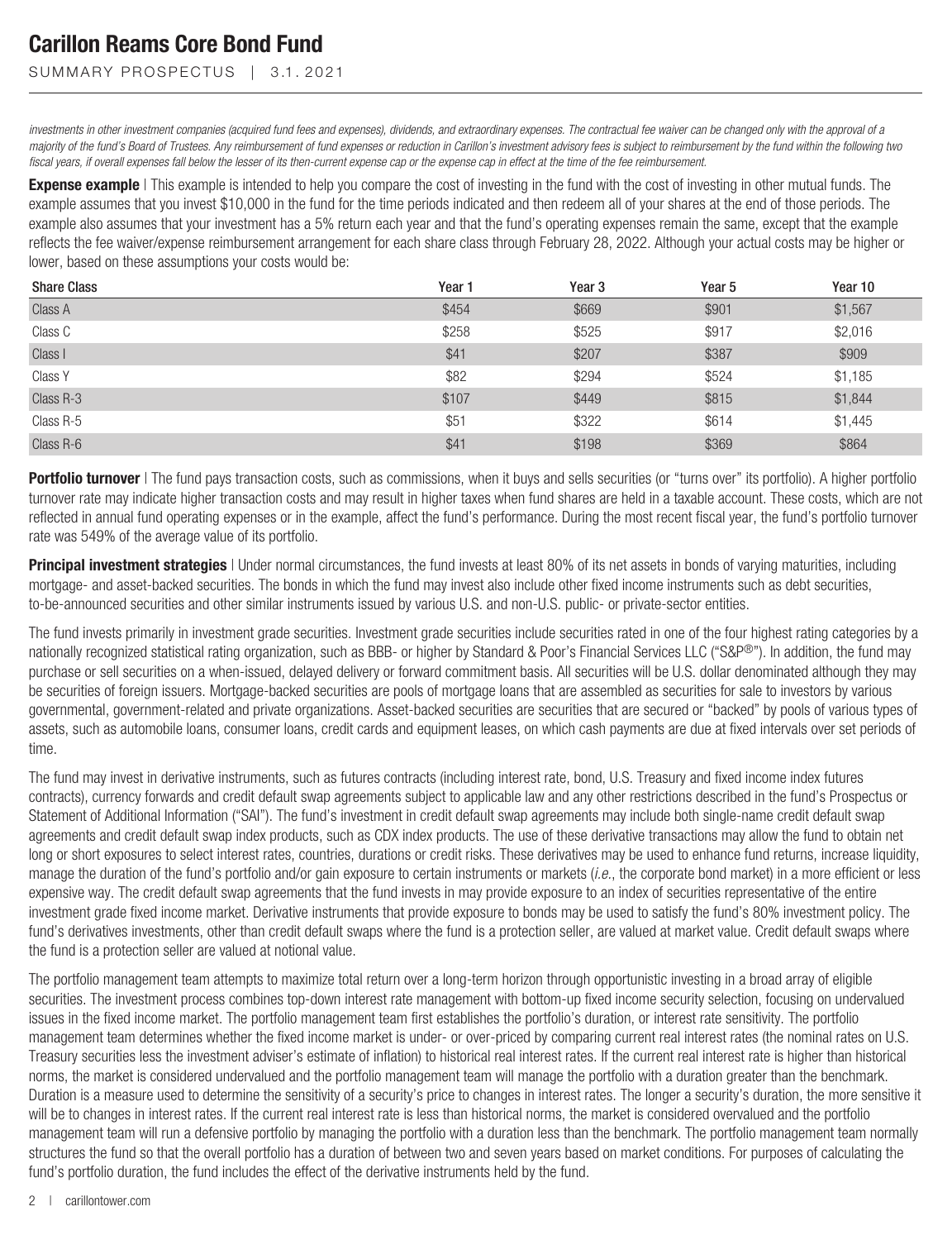SUMMARY PROSPECTUS | 3.1.2021

The investment adviser then considers sector exposures. Sector exposure decisions are made on both a top-down and bottom-up basis. A bottom-up issue selection process is the major determinant of sector exposure, as the availability of attractive securities in each sector determines their underweighting or overweighting in the fund subject to sector exposure constraints. However, for the more generic holdings in the fund, such as agency notes and pass-through mortgage backed securities, top-down considerations will drive the sector allocation process on the basis of overall measurements of sector value such as yield spreads or price levels.

Once the investment adviser has determined an overall market strategy, the investment adviser selects the most attractive fixed income securities for the fund. The portfolio managers screen hundreds of securities to determine how each will perform in various interest rate environments. The portfolio managers construct these scenarios by considering the outlook for interest rates, fundamental credit analysis and option-adjusted spread analysis. The portfolio managers compare these investment opportunities and assemble the fund's portfolio from the best available values. The investment adviser constantly monitors the expected returns of the securities in the fund versus those available in the market and of other securities the investment adviser is considering for purchase. The investment adviser's strategy is to replace securities that it feels are approaching fair market value with those that, according to its analysis, are significantly undervalued. As a result of this strategy, the fund's portfolio turnover rate will vary from year to year depending on market conditions and the fund may engage in frequent and active trading.

The fund may lend its securities to broker-dealers and other financial institutions to earn additional income.

**Principal risks** | The greatest risk of investing in the fund is that you could lose money. The values of most debt securities held by the fund may be affected by changing interest rates and by changes in the effective maturities and credit ratings of these securities. For example, the values of debt securities in the fund's portfolio generally will decline when interest rates rise and increase when interest rates fall. As a result, the fund's net asset value ("NAV") may also increase and decrease. An investment in the fund is not a deposit with a bank and is not insured or guaranteed by the Federal Deposit Insurance Corporation or any other government agency. Investments in the fund are subject to the following primary risks. The most significant risks of investing in the fund as of the date of this Prospectus are listed first below, followed by the remaining risks in alphabetical order. Each risk summarized below is considered a "principal risk" of investing in the fund, regardless of the order in which it appears. Different risks may be more significant at different times depending on market conditions or other factors.

• Market risk is the risk that markets may at times be volatile, and the values of the fund's holdings may decline, sometimes significantly and/or rapidly, because of adverse issuer-specific conditions or general market conditions, including a broad stock market decline, which are not specifically related to a particular issuer. These conditions may include real or perceived adverse political, regulatory, market, economic or other developments, such as natural disasters, public health crises, pandemics, changes in federal, state or foreign government policies, regional or global economic instability (including terrorism and geopolitical risks) and interest and currency rate fluctuations. These and other conditions may cause broad changes in market value, the general outlook for corporate earnings, public perceptions concerning these developments or adverse investment sentiment generally. Changes in the financial condition of a single issuer, industry or market segment also can impact the market as a whole. In addition, adverse market events may lead to increased redemptions, which could cause the fund to experience a loss when selling securities to meet redemption requests by shareholders. Adverse market conditions may be prolonged and may not have the same impact on all types of securities. Conversely, it is also possible that, during a general downturn in the securities markets, multiple asset classes may decline in value simultaneously. Changes in value may be temporary or may last for extended periods. The financial markets generally move in cycles, with periods of rising prices followed by periods of declining prices. The value of your investment may reflect these fluctuations.

**Recent market events risk** includes risks arising from current and recent circumstances impacting markets. The impact of the COVID-19 pandemic has been rapidly evolving, and it has resulted, and may continue to result, in significant disruptions to business operations, travel restrictions, closed international borders, enhanced health screenings at ports of entry and elsewhere, disruptions of and delays in healthcare service preparation and delivery, prolonged quarantines and stay-at-home orders, cancellations, supply chain disruptions, widespread business closures and layoffs, service and event cancellations, reductions and other changes, and lower consumer demand, as well as general concern and uncertainty that has negatively affected the global economy. The Board of Governors of the Federal Reserve System (also known as "the Fed") has taken and may continue to take numerous measures to address the economic impact of the COVID-19 pandemic, such as the reduction of the federal funds target rate and the introduction of several credit and liquidity facilities, and the U.S. federal government has taken and may continue to take steps to stimulate the U.S. economy, including adopting stimulus packages targeted at large parts of the economy. The effect of these and other efforts may not be known for some time, and it is not known whether and to what extent they will be successful.

Decisions by the Fed regarding interest rate and monetary policy continue to have a significant impact on securities prices as well as the overall strength of the U.S. economy. Future legislative, regulatory and policy changes may impact current international trade deals, result in changes to prudential regulation of certain players in the financial market, and provide significant new investments in infrastructure, the environment, or other areas. A rise in protectionist trade policies, slowing global economic growth, risks associated with ongoing trade negotiations with China, risks associated with the United Kingdom's departure from the European Union on December 31, 2020, and a trade agreement between the United Kingdom and the European Union, and the possibility of changes to some international trade agreements, could affect the economies of many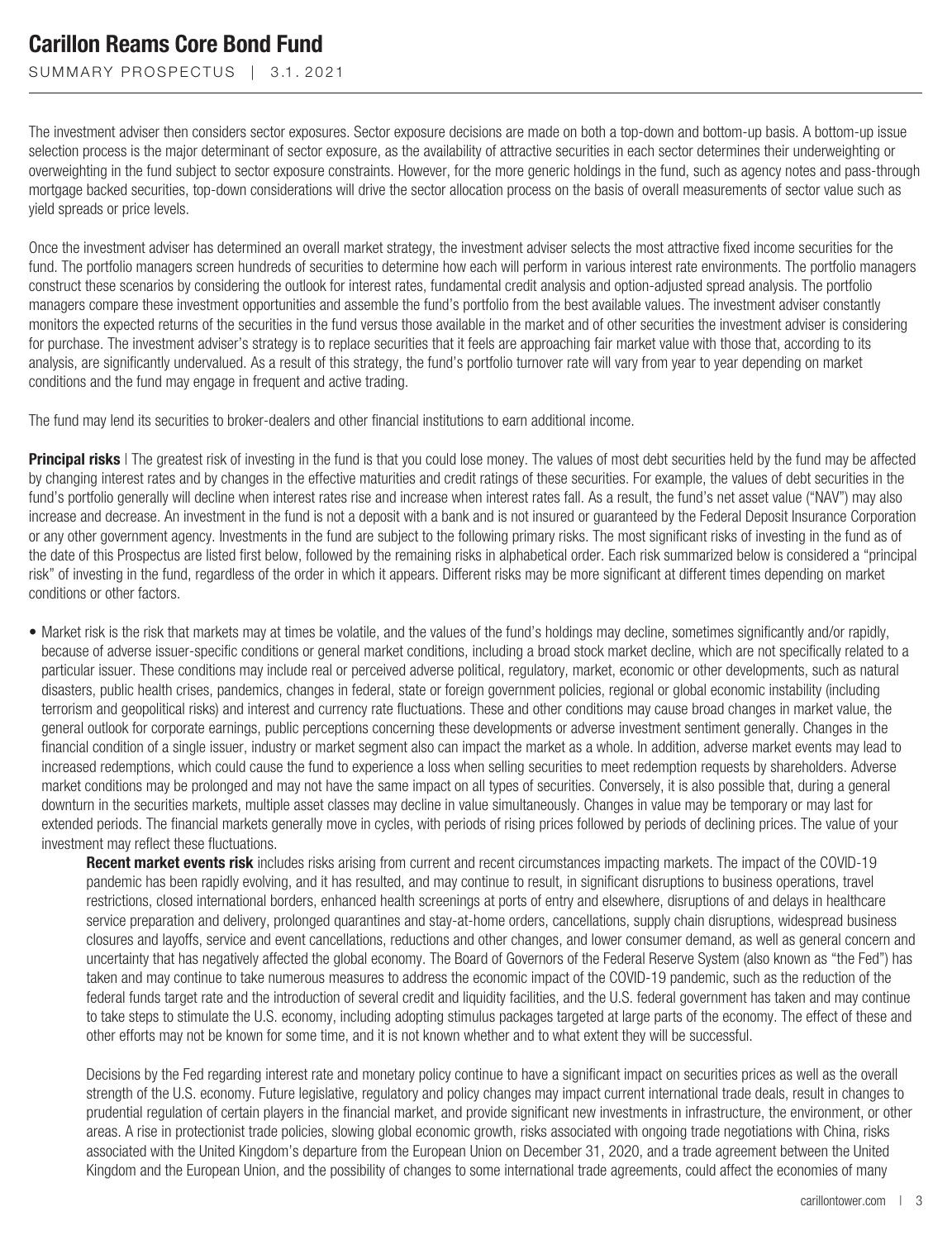SUMMARY PROSPECTUS | 3.1.2021

nations, including the United States, in ways that cannot necessarily be foreseen at the present time. Interest rates have been unusually low in recent years in the U.S. and abroad and are currently at historic lows. Economists and others have expressed increasing concern about the potential effects of global climate change on property and security values. Regulatory changes and divestment movements tied to concerns about climate change could adversely affect the value of certain land and the viability of industries whose activities or products are seen as accelerating climate change;

- Interest rate risk is the risk that the value of the fund's investments in fixed income securities will fall when interest rates rise. The effect of increasing interest rates is more pronounced for any intermediate- or longer-term fixed income obligations owned by the fund. For example, if a bond has a duration of seven years, a 1% increase in interest rates could be expected to result in a 7% decrease in the value of the bond. As of the date of this prospectus, interest rates are historically low. Negative interest rates may become more prevalent among non-U.S. issuers, and potentially within the United States. To the extent the fund holds an investment with a negative interest rate to maturity, the fund may generate a negative return on that investment. Conversely, in the future, interest rates may rise, perhaps significantly and/or rapidly, potentially resulting in substantial losses to the fund;
- Credit risk arises if an issuer or a counterparty, in the case of a derivatives contract, is unable or unwilling, or is perceived as unable or unwilling, to meet its financial obligations or goes bankrupt;
- Credit ratings risk is the risk associated with the fact that ratings by nationally recognized rating agencies generally represent the agencies' opinion of the credit quality of an issuer and may prove to be inaccurate;
- Currency risk is the risk related to the fund's exposure to foreign currencies through its investments. Foreign currencies may fluctuate significantly over short periods of time, may be affected unpredictably by intervention, or the failure to intervene, of the U.S. or foreign governments or central banks, and may be affected by currency controls or political developments in the U.S. or abroad. Foreign currencies may also decline in value relative to the U.S. dollar and other currencies and thereby affect the fund's investments;
- Derivatives, such as swap agreements (including credit default swaps and credit default swap index products), futures (including interest rate futures, bond futures, U.S. Treasury futures and fixed income index futures) or currency forwards, may involve greater risks than if the fund had invested in the reference obligation directly. Derivatives are subject to general market risks, liquidity risks, interest rate risks, and credit risks. Derivatives also present the risk that the other party to the transaction will fail to perform. Derivatives involve an increased risk of mispricing or improper valuation of the derivative instrument, and imperfect correlation between the value of the derivative and the underlying instrument, in which case the fund may not realize the intended benefits. When used for hedging, changes in the value of the derivative may also not correlate perfectly with the underlying asset, rate or index. Derivatives can cause the fund to participate in losses (as well as gains) in an amount that significantly exceeds the fund's initial investment. The derivatives market may be subject to additional regulations in the future.
	- Swap Agreements. Swaps can involve greater risks than a direct investment in an underlying asset because swaps typically include a certain amount of embedded leverage. If swaps are used as a hedging strategy, the fund is subject to the risk that the hedging strategy may not eliminate the risk that it is intended to offset, due to, among other reasons, the occurrence of unexpected price movements or the non-occurrence of expected price movements. Swaps also may be difficult to value. Swaps may be subject to counterparty risk, credit risk and liquidity risk, especially when traded over-the-counter. In addition to these risks, credit default swaps are subject to the risks associated with the purchase and sale of credit protection;
	- Futures and Forward Contracts. Futures and forward contracts are subject to counterparty risk, credit risk and liquidity risk. There may at times be an imperfect correlation between the movement in the prices of futures contracts and the value of their underlying instruments or indexes. There are no limitations on daily price movements of forward contracts. There can be no assurance that any strategy used will succeed. Not all forward contracts require a counterparty to post collateral, which may expose the fund to greater losses in the event of a default by a counterparty. There can be no assurance that, at all times, a liquid market will exist for offsetting a futures contract that the fund has previously bought or sold and this may result in the inability to close a futures contract when desired. Forward currency transactions include the risks associated with fluctuations in currency. Interest rate and Treasury futures contracts expose the fund to price fluctuations resulting from changes in interest rates. The fund could suffer a loss if interest rates rise after the fund has purchased an interest rate futures contract or fall after the fund has sold an interest rate futures contract. Similarly, Treasury futures contracts expose the fund to potential losses if interest rates do not move as expected. Fixed income index futures contracts expose the fund to volatility in an underlying securities index;
- Foreign securities risks, which are potential risks not associated with U.S. investments, include, but are not limited to: (1) currency exchange rate fluctuations; (2) political and financial instability; (3) less liquidity; (4) lack of uniform accounting, auditing and financial reporting standards; (5) increased volatility; (6) less government regulation and supervision of foreign stock exchanges, brokers and listed companies; (7) significant limitations on investor rights and recourse; (8) use of unfamiliar corporate organizational structures; (9) unavailable or unreliable public information regarding issuers; and (10) delays in transaction settlement in some foreign markets. The unavailability and/or unreliability of public information available may impede the fund's ability to accurately evaluate foreign securities. Moreover, it may be difficult to enforce contractual obligations or invoke judicial or arbitration processes against non-U.S. companies and non-U.S. persons in foreign jurisdictions. The risks associated with investments in governmental or quasi-governmental entities of a foreign country are heightened by the potential for unexpected governmental change and inadequate government oversight;
- Income risk is the risk that the fund's income could decline due to falling market interest rates. In a falling interest rate environment, the fund may be required to invest its assets in lower-yielding securities;
- Issuer risk is the risk that the value of a security may decline for a reason directly related to the issuer, such as management performance, financial leverage and reduced demand for the issuer's goods or services;
- Leverage risk is the risk that the use of financial instruments to increase potential returns, including the use of when-issued, delayed delivery or forward commitment transactions, and derivatives used for investment (non-hedging) purposes, may cause the fund to be more volatile than if it had not been leveraged. The use of leverage may also accelerate the velocity of losses and can result in losses to the fund that exceed the amount originally invested;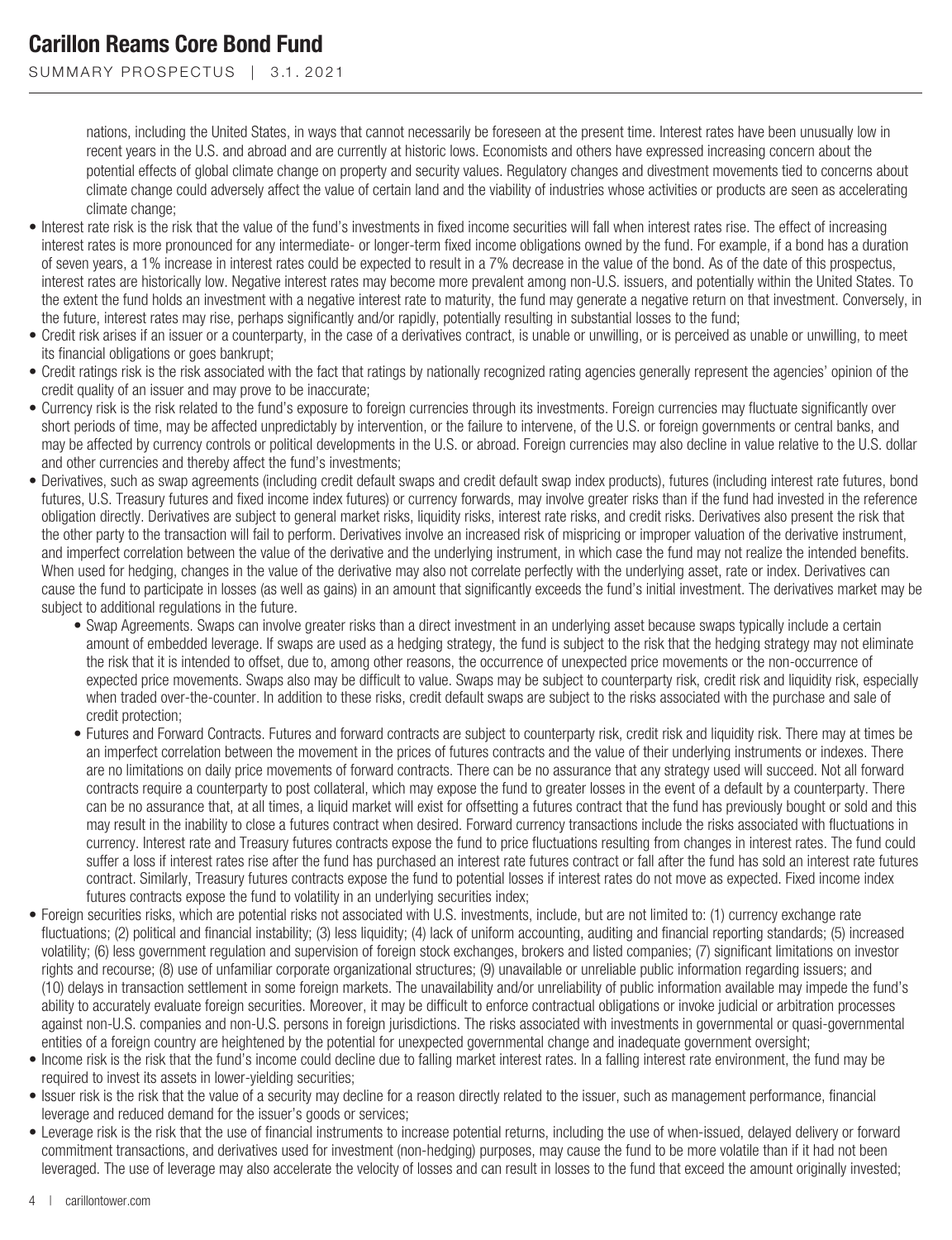SUMMARY PROSPECTUS | 3.1.2021

- LIBOR risk is the risk associated with the fact that certain of the instruments identified in the fund's principal investment strategies have variable or floating coupon rates that are based on ICE LIBOR ("LIBOR"), Euro Interbank Offered Rate and other similar types of reference rates (each, a "Reference Rate"). These Reference Rates are generally intended to represent the rate at which contributing banks may obtain short-term borrowings from each other within certain financial markets. Arrangements are underway to phase out the use of LIBOR. These arrangements and any additional regulatory or market changes may have an adverse impact on the fund or its investments, including increased volatility or illiquidity in markets for instruments that rely on LIBOR. There remains uncertainty about the nature of any replacement rate and the impact of the transition from LIBOR on the fund and the financial markets generally. The transition process, or the failure of an industry to transition, could lead to increased volatility and illiquidity in markets for instruments that currently rely on LIBOR to determine interest rates and a reduction in the values of some LIBOR-based investments, all of which could impact the fund. At this time, it is not possible to completely identify or predict the effect of any transition, establishment of alternative Reference Rates or other reforms to Reference Rates that may be enacted in the UK or elsewhere. In addition, any substitute Reference Rate and any pricing adjustments imposed by a regulator or by counterparties or otherwise may adversely affect the fund's performance and/or NAV;
- Liquidity risk is the possibility that, during times of widespread market turbulence, trading activity in certain securities may be significantly hampered. The fund could lose money if it cannot sell a security at the time and price that would be most beneficial to the fund. The fund may be required to dispose of investments at unfavorable times or prices to satisfy obligations, which may result in losses or may be costly to the fund. Market prices for such securities may be volatile;
- Maturity risk is the risk associated with the fact that the fund will invest in fixed income securities of varying maturities. Generally, the longer a fixed income security's maturity, the greater the interest rate risk. Conversely, the shorter a fixed income security's maturity, the lower the risk;
- Mortgage- and asset-backed security risk arises from the potential for mortgage failure, particularly during periods of market downturn, premature repayment of principal, or a delay in the repayment of principal, and can increase in an unstable or depressed housing market. In a to-be-announced ("TBA") mortgage-backed transaction, the fund and the seller agree upon the issuer, interest rate and terms of the underlying mortgages. However, the seller does not identify the specific underlying mortgages until it issues the security. TBA mortgage-backed securities increase interest rate risks because the underlying mortgages may be less favorable than anticipated by the fund;
- Portfolio turnover risk is the risk that performance may be adversely affected by the high rate of portfolio turnover that can be caused by the fund engaging in active and frequent trading, which generally leads to greater transaction costs;
- Redemption risk is the risk that, due to a rise in interest rates or other changing government policies that may cause investors to move out of fixed income securities on a large scale, the fund may experience periods of heavy redemptions that could cause the fund to sell assets at inopportune times or at a loss or depressed value;
- Securities lending risk is the risk that, if the fund lends its portfolio securities and receives collateral in the form of cash that is reinvested in securities, those securities may not perform sufficiently to cover the return collateral payments owed to borrowers. In addition, delays may occur in the recovery of securities from borrowers, which could interfere with the fund's ability to vote proxies or to settle transactions and there may be a loss of rights in the collateral should the borrower fail financially;
- U.S. government securities and government-sponsored enterprises risk arises because a security backed by the U.S. Treasury or the full faith and credit of the United States is guaranteed by the applicable entity only as to the timely payment of interest and principal when held to maturity. The market prices for such securities are not guaranteed and will fluctuate. Securities held by an underlying fund that are issued by government-sponsored enterprises, such as the Federal National Mortgage Association (''Fannie Mae''), the Federal Home Loan Mortgage Corporation (''Freddie Mac''), Federal Home Loan Banks, Federal Farm Credit Banks, and the Tennessee Valley Authority are not guaranteed by the U.S. Treasury and are not backed by the full faith and credit of the U.S. Government. U.S. Government securities and securities of government sponsored enterprises are also subject to credit risk, interest rate risk and market risk;
- U.S. Treasury obligations risk is the risk that the value of U.S. Treasury obligations may vary due to changes in interest rates. In addition, changes to the financial condition or credit rating of the U.S. government may cause the value of the fund's investments in obligations issued by the U.S. Treasury to decline. Certain political events in the U.S., such as a prolonged government shutdown, may also cause investors to lose confidence in the U.S. government and may cause the value of U.S. Treasury obligations to decline; and
- Valuation risk arises because the securities held by the fund may be priced by an independent pricing service and may also be priced using dealer quotes or fair valuation methodologies in accordance with valuation procedures adopted by the fund's Board. The prices provided by the independent pricing service or dealers or the fair valuations may be different from the prices used by other mutual funds or from the prices at which securities are actually bought and sold.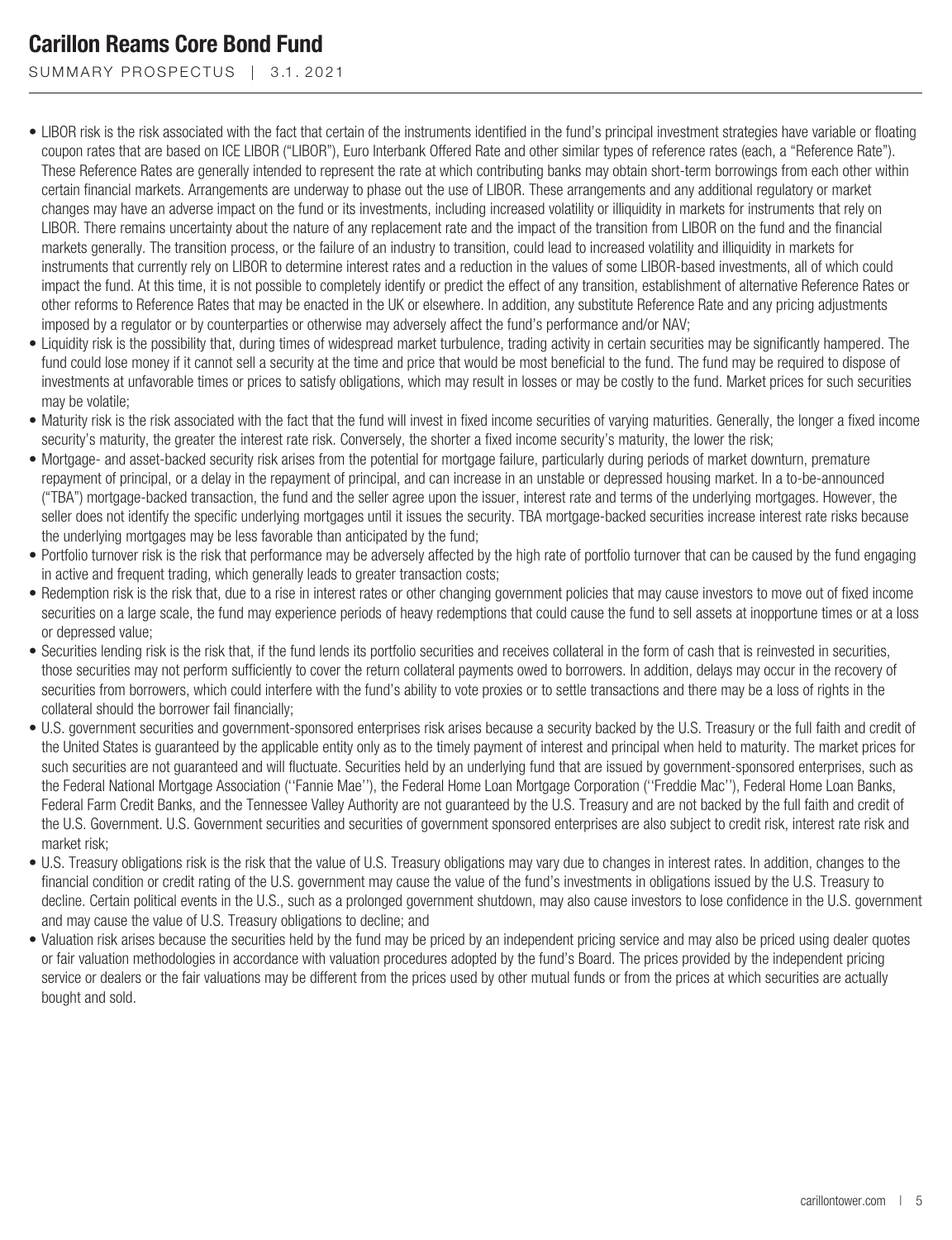SUMMARY PROSPECTUS | 3.1.2021

**Performance** | The bar chart that follows illustrates annual fund returns for the periods ended December 31. The table that follows compares the fund's returns for various periods with benchmark returns. This information is intended to give you some indication of the risk of investing in the fund by demonstrating how its returns have varied over time. The bar chart shows the fund's Class I share performance from one year to another. The Class I and Class Y shares of the fund have adopted the performance history and financial statements of the Institutional Class and Class Y shares, respectively, of the fund's predecessor. Each of the fund's share classes is invested in the same portfolio of securities, and the annual returns would have differed only to the extent that the classes do not have the same sales charges and expenses. The fund's past performance (before and after taxes) is not necessarily an indication of how the fund will perform in the future. To obtain more current performance data as of the most recent month-end, please visit our website at carillontower.com.



#### During 10 year period (Class I shares):

|                     | Return     | Quarter Ended     |
|---------------------|------------|-------------------|
| <b>Best Quarter</b> | 6.52%      | June 30, 2020     |
| Worst Quarter       | $(2.95)\%$ | December 31, 2016 |

#### **Average annual total returns** (for the periods ended December 31, 2020):

| <b>Fund return</b> (after deduction of sales charges and expenses) |                       |        |          |         |                                        |  |  |  |
|--------------------------------------------------------------------|-----------------------|--------|----------|---------|----------------------------------------|--|--|--|
| <b>Share Class</b>                                                 | <b>Inception Date</b> | 1-yr   | $5 - yr$ | $10-yr$ | Lifetime<br>(if less than<br>$10$ yrs) |  |  |  |
| Class I - Before Taxes                                             | 2/23/2001             | 15.39% | 5.95%    | 4.58%   |                                        |  |  |  |
| After Taxes on Distributions                                       |                       | 13.93% | 4.61%    | 3.40%   |                                        |  |  |  |
| After Taxes on Distributions and Sale of Fund Shares               |                       | 9.10%  | 3.98%    | 3.05%   |                                        |  |  |  |
| Class A - Before Taxes                                             | 11/20/17              | 10.70% |          |         | 6.12%                                  |  |  |  |
| Class C - Before Taxes                                             | 11/20/17              | 14.08% |          |         | 6.62%                                  |  |  |  |
| Class Y - Before Taxes                                             | 4/21/11               | 14.89% | 5.53%    |         | 4.20%                                  |  |  |  |
| Class R-3 - Before Taxes                                           | 11/20/17              | 14.65% |          |         | 7.15%                                  |  |  |  |
| Class R-5 - Before Taxes                                           | 11/20/17              | 15.17% |          |         | 7.73%                                  |  |  |  |
| Class R-6 - Before Taxes                                           | 11/20/17              | 15.47% |          |         | 7.87%                                  |  |  |  |